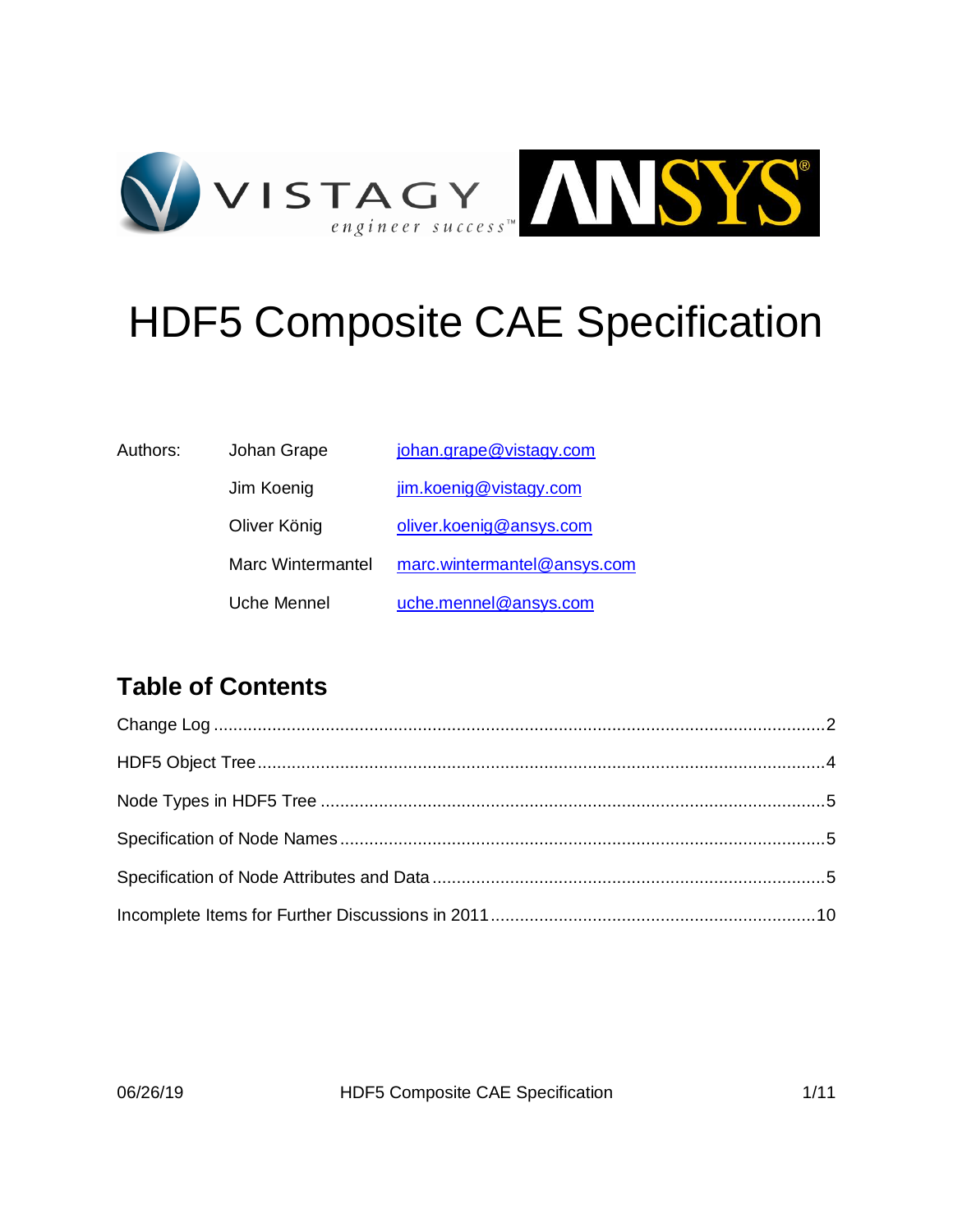# **Change Log**

| May 5, 2010  | ACP - FiberSIM Interface Format Specification Rev 01                                                                                                                                                                                                                                                                                                                                                                                                                                                                                                                                                                                                                                                     | O.Koenig,<br>M.Wintermantel              |
|--------------|----------------------------------------------------------------------------------------------------------------------------------------------------------------------------------------------------------------------------------------------------------------------------------------------------------------------------------------------------------------------------------------------------------------------------------------------------------------------------------------------------------------------------------------------------------------------------------------------------------------------------------------------------------------------------------------------------------|------------------------------------------|
| June 5, 2010 | HDF5 Composite CAE Data File Specification Proposal<br>version 1.1                                                                                                                                                                                                                                                                                                                                                                                                                                                                                                                                                                                                                                       | J. Grape,<br>J. Koenig                   |
| Aug 10, 2010 | HDF5 Composite CAE Data File Specification<br>Release Candidate 1 for stable version 1.0<br>Latest modifications from EVEN:<br>Modified stackup definition sligthly to take into<br>$\bullet$<br>account that links can not have attributes.<br>Proposing element type ID's to be used within<br>mesh/elements array.<br>Latest modifications taken from Vistagy's feedback of Aug 9<br>2010:<br>Added composite_cae/temp_unit attribute<br>Added the proposed thickness map data to the<br>specification. This extension also leads to a name<br>change of the "orientation map" to the more general<br>"data map". For consistency we also propose to<br>change 'material_thickness' to 'thicknesses'. | O.Koenig,<br>U.Mennel,<br>M.Wintermantel |
| Aug 11, 2010 | Minor updates in "Open Questions", added Section<br>"Specification of Node Names"                                                                                                                                                                                                                                                                                                                                                                                                                                                                                                                                                                                                                        | O.Koenig,<br>U.Mennel                    |
| Aug 30, 2010 | Upgrade specification to match all issues recently discussed<br>with Vistagy via emails.                                                                                                                                                                                                                                                                                                                                                                                                                                                                                                                                                                                                                 | O.Koenig                                 |
| Mar 17, 2011 | Cleanup the document a little                                                                                                                                                                                                                                                                                                                                                                                                                                                                                                                                                                                                                                                                            | O.Koenig                                 |
| Oct 17 2014  | Adding component_groups and component_group nodes                                                                                                                                                                                                                                                                                                                                                                                                                                                                                                                                                                                                                                                        | O.Koenig                                 |
| June 28 2019 | Adding some additional information                                                                                                                                                                                                                                                                                                                                                                                                                                                                                                                                                                                                                                                                       | R. Roos                                  |
|              |                                                                                                                                                                                                                                                                                                                                                                                                                                                                                                                                                                                                                                                                                                          |                                          |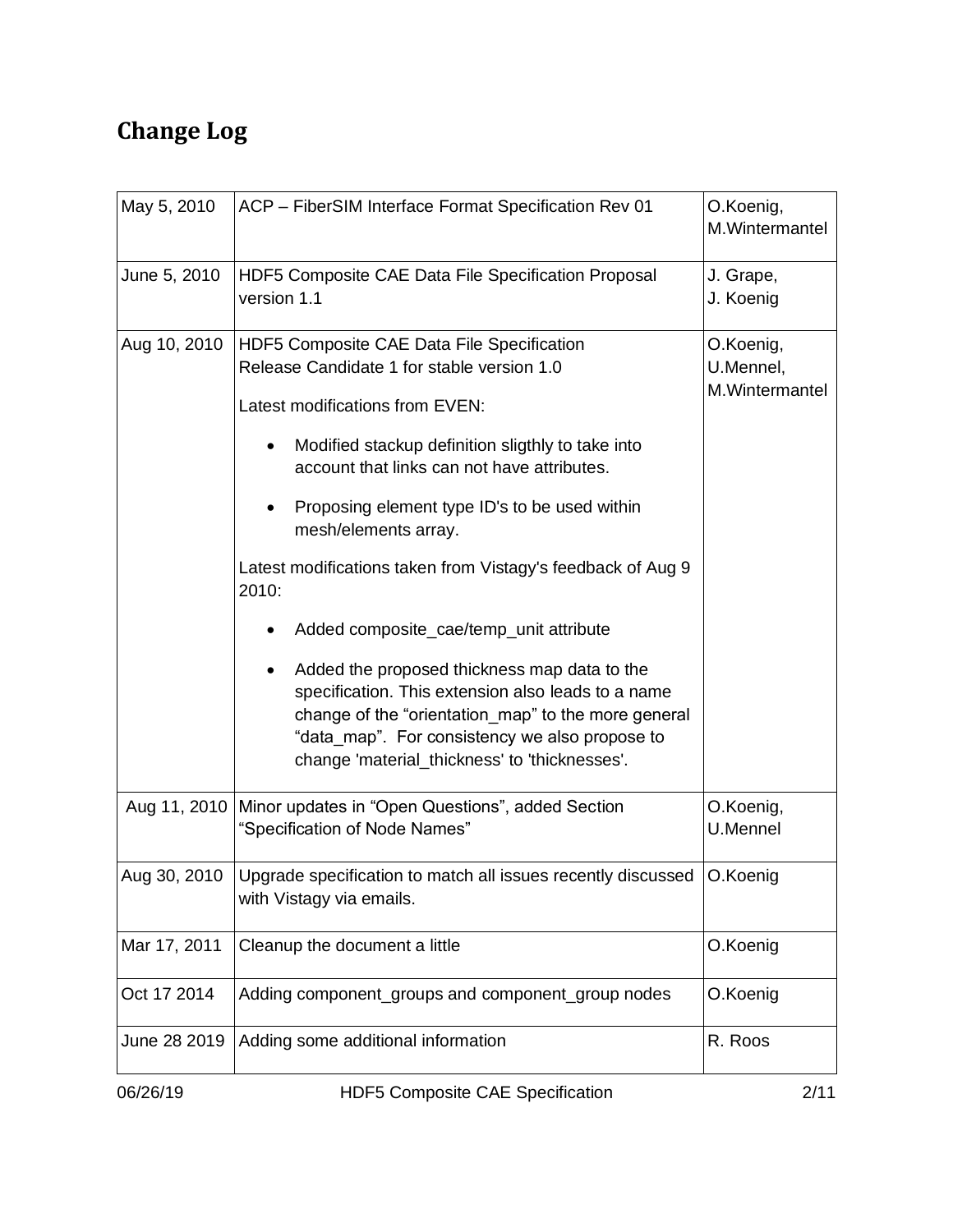| January 24,<br>2020   | Corrected name for matorient_angles: "mat_orient1_angles"<br>to "matorient_1_angles" and "mat_orient2_angles" to<br>"matorient_2_angles".<br>Defined which fields in data_map are optional and specify<br>what happens if optional nodes are missing.<br>Clarified use of placement_coord_sys | J. von<br>Rickenbach |
|-----------------------|-----------------------------------------------------------------------------------------------------------------------------------------------------------------------------------------------------------------------------------------------------------------------------------------------|----------------------|
| September<br>15, 2020 | Mentioned that global_coord_sys is currently not supported.<br>Correct what happens when matorient_1_angles are not<br>present                                                                                                                                                                | J. von<br>Rickenbach |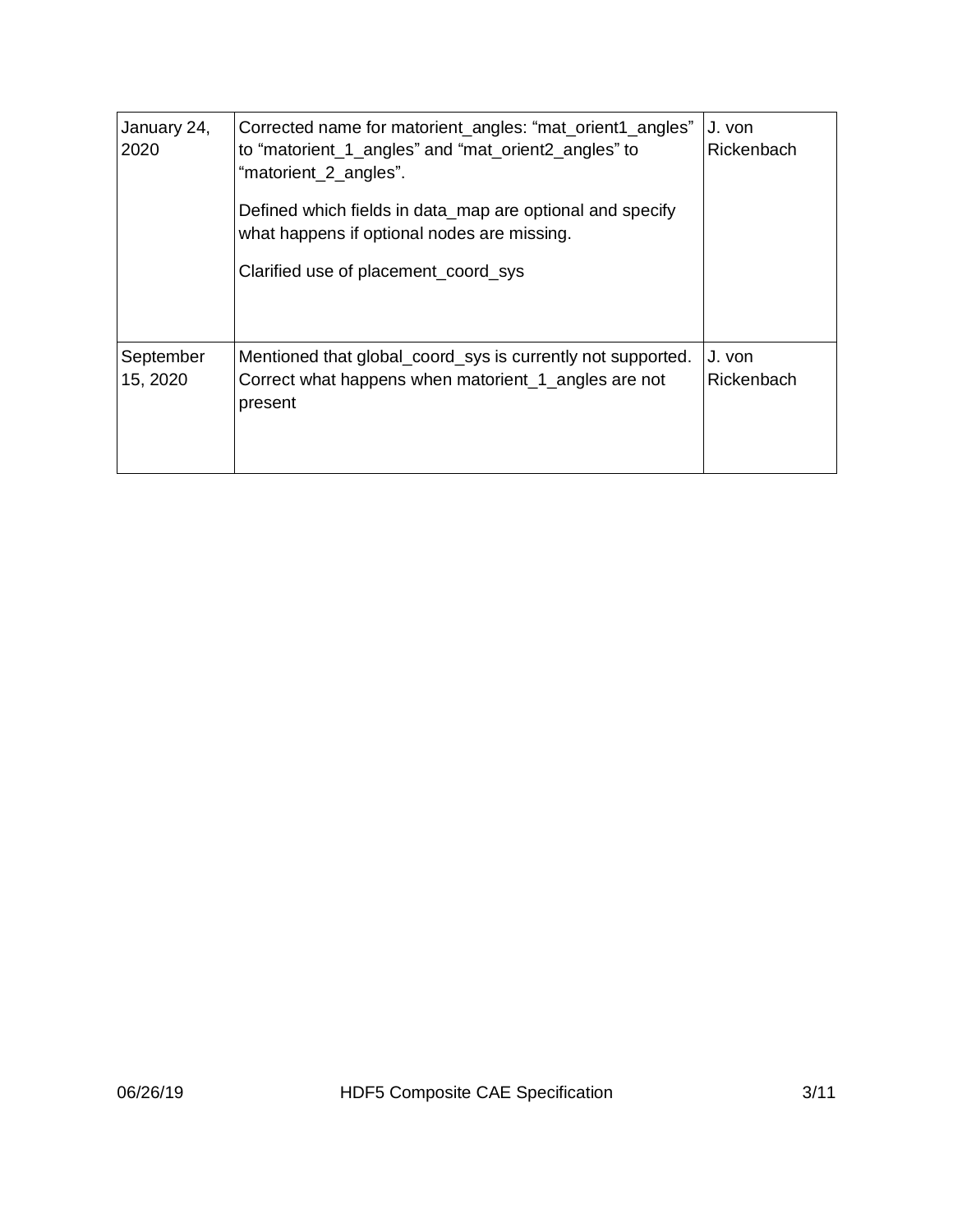

06/26/19 HDF5 Composite CAE Specification 4/11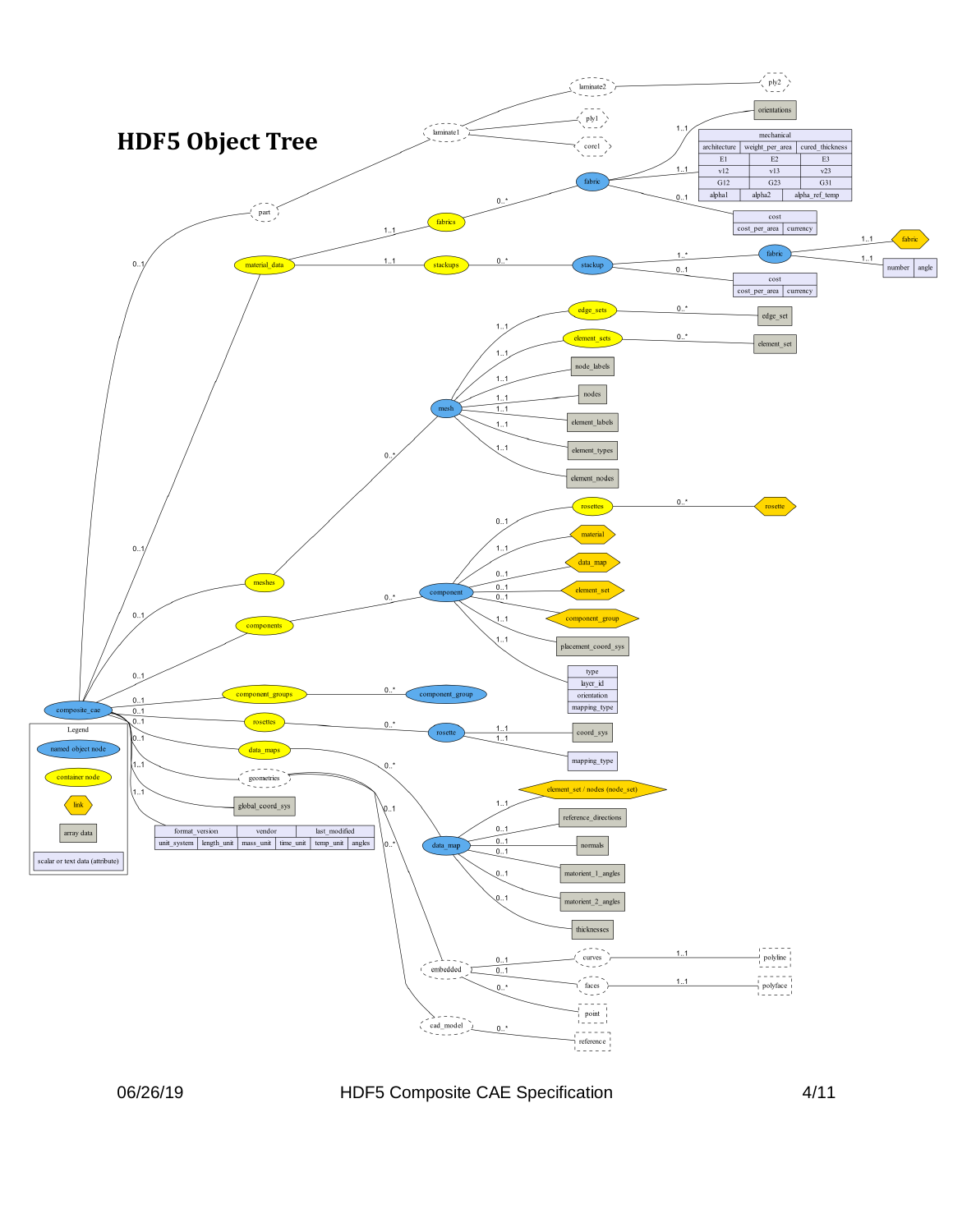# **Node Types in HDF5 Tree**

### **Container Node**

Group node which contains a list of object nodes of the same type. Examples: fabrics, meshes, rosettes

### **Named Object Node**

Node to specify an object. To avoid naming restrictions of HDF5 nodes, the external object name should be stored in the title attribute of the node. The associated data of an object is stored in attributes of the object node or attached data nodes. Examples: fabric, mesh, rosette

### **Link Node**

Dependencies between the different nodes in the tree are stored using link nodes.

### **Data Node**

Data nodes can either contain array data or scalar data in attributes.

### **Specification of Node Names**

To provide smooth interoperability with most high-level HDF5 interfaces (e.g. PyTables), the HDF node names must match the (perl regexp) pattern  $'\$ [a-zA-Z][a-zA-Z0-9]\*\$'. The names on the Nodes must be unique within each group.

# **Specification of Node Attributes and Data**

#### **composite\_cae**  $\lambda$ ++ $\gamma$ i  $\lambda$ <sub>11</sub>+ $\alpha$ e.

| ALLITUTES.     |            |                                            |
|----------------|------------|--------------------------------------------|
| format version | string     | 1.0                                        |
| last modified  | datestring | "2010-08-23 13:31:13Z"                     |
| vendor         | string     | "VISTAGY, Inc."                            |
| unit system    | string     | "SI", "Imperial"                           |
| length unit    | string     | "mm", "in"                                 |
| mass unit      | string     | "g", "lbf"                                 |
| time unit      | string     | $^{\prime\prime}$ $\sim$ $^{\prime\prime}$ |
| temp unit      | string     | "C", "K", "F"                              |
| angles         | string     | "deg", "rad"                               |
|                |            |                                            |

### **composite\_cae->global\_coord\_sys (4 by 3 array of double)**

| [origin x]                         | [origin y] | [origin z]                     |
|------------------------------------|------------|--------------------------------|
| [dir1 x]                           | [dir1 y]   | $\lceil \text{dir1 } z \rceil$ |
| $\lceil \text{dir2} \times \rceil$ | [dir2 y]   | $\lceil \text{dir2 } z \rceil$ |
| [dir3 x]                           | [dir3 y]   | [dir3 z]                       |

06/26/19 HDF5 Composite CAE Specification 5/11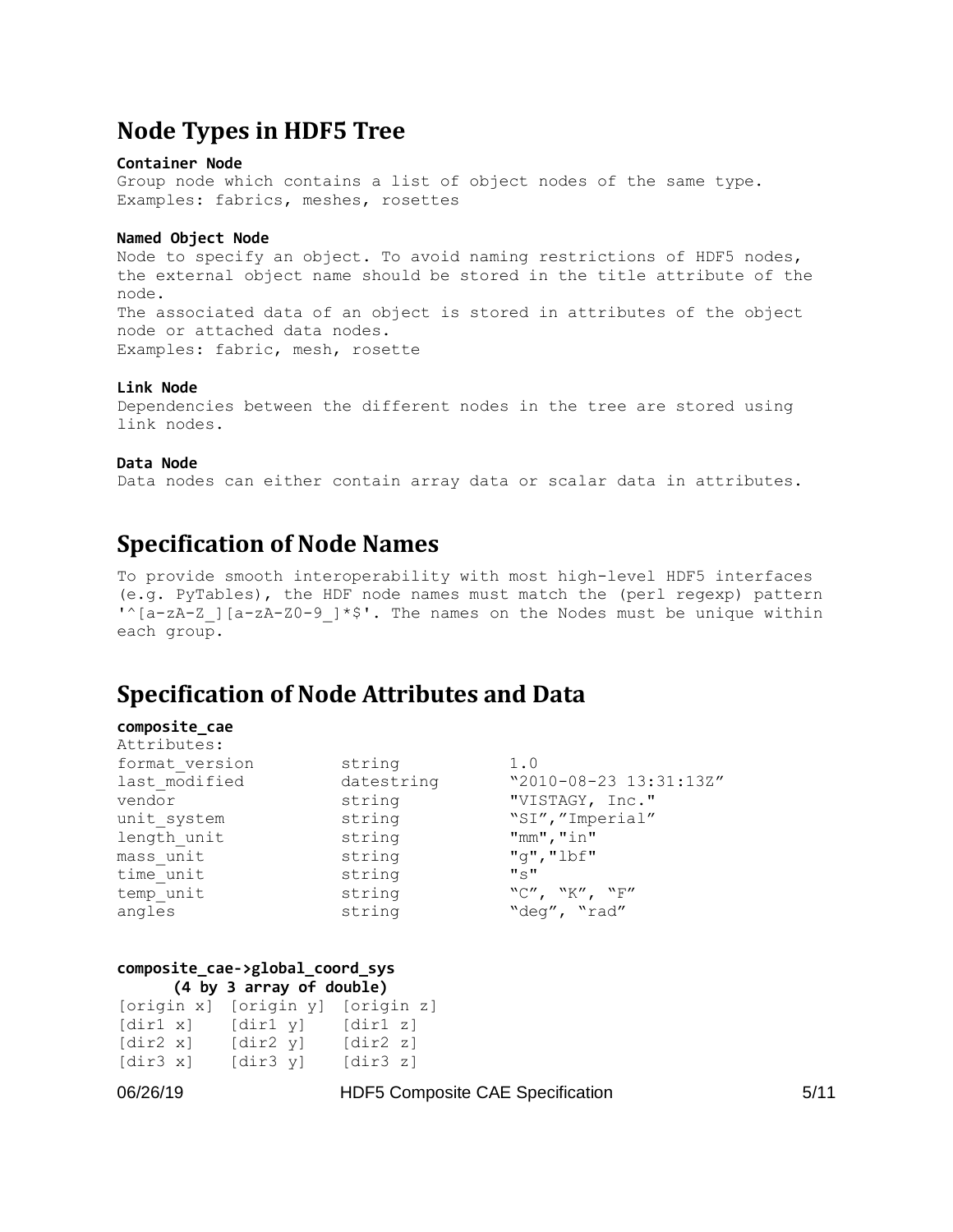Defines the origin and directions of the origin for the entire model. Currently not supported by Ansys

### **material\_data->fabrics**

fabric(named)

### **material\_data->fabrics->fabric(named)->orientations (array of double)**

[0, 45,-45]

Notes: Provides all directions of fibers in the fabric.

### **material\_data->fabrics->fabric(named)->mechanical**

| Attributes:     |        |            |
|-----------------|--------|------------|
| architecture    | string | uni, woven |
| weight per area | double |            |
| cured thickness | double |            |
| E1              | double |            |
| E2              | double |            |
| E3              | double |            |
| G12             | double |            |
| G <sub>23</sub> | double |            |
| G31             | double |            |
| v12             | double |            |
| v13             | double |            |
| v23             | double |            |
| alpha1          | double |            |
| alpha2          | double |            |
| alpha ref temp  | double |            |

Note: To allow the specification of draping dependent material properties of woven fabrics in the future, we intend to introduce draping-shearangle dependent look-up tables within this node. This would mean that optionally every material property can be defined in an array which defines the values of this property for given shear angles. This way we would once again be independent of possibly different implementations of material models by different vendors, eventually the look-up tables can be filled directly from material tests.

### **material\_data->fabrics->fabric(named)->cost**

| Attributes:   |        |               |
|---------------|--------|---------------|
| currency      | string | EUR, USD, etc |
| cost per area | double |               |

#### **material\_data->stackups->stackup(named)->cost**  $A$ <sup>ttributes</sub>:</sup>

| 11001100000   |        |             |
|---------------|--------|-------------|
| currency      | string | EUR,USD,etc |
| cost per area | double |             |

### **material\_data->stackups->stackup(named)->fabric**

| 06/26/19 |  |
|----------|--|
|----------|--|

HDF5 Composite CAE Specification 6/11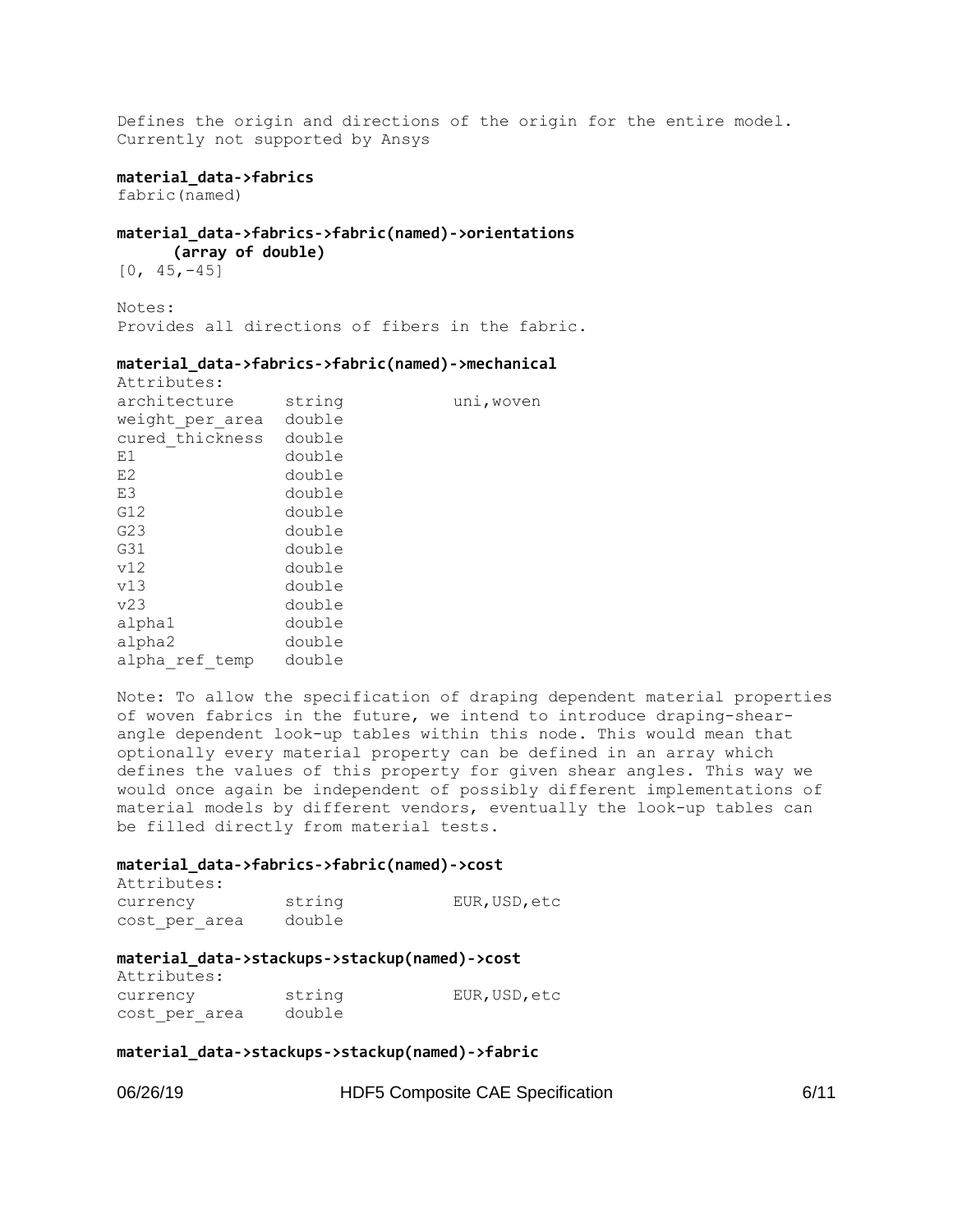Attributes: number unsigned Determines order of fabrics within stackup. angle double Angle of fabric within stackup.

**meshes->mesh(named)->node\_labels (n by 1 array of doubles)** [unique node id]

**meshes->mesh(named)->nodes (n by 3 array of doubles)** [node x] [node y] [node z]

### **meshes->mesh(named)->element\_labels**

**(n by 1 array of doubles)** [unique element id]

### **meshes->mesh(named)->element\_types (n by 1 array of doubles)**

[element type]

Currently the following element types are defined:

- 3: 3 node shell
- 4: 4 node shell
- 6: 6 node shell
- 8: 8 node shell

The list of element types might be expanded in the future, e.g. using 108 and 120 for 8 and 20 node bricks.

### **meshes->mesh(named)->element\_nodes (n by m VLArray of int)**

[node 1] [node 2] … [node m] Defines nodes of elements with node INDICES pointing directly to entries in the nodes/node labels arrays.

NOTE: here a VLArray data set is used since the mesh can contain element of different types (refer to meshes->mesh(named)->element\_types)

### **meshes->mesh(named)->edge\_sets->edge\_set(named)**

```
(array of unsigned)
```
Array with node INDICES referencing the nodes in this set.

### **meshes->mesh(named)->element\_sets->element\_set(named)**

**(array of unsigned)**

Array with element INDICES referencing the elements in this set.

### **components->component(named)**

| Attributes: |         |                                   |
|-------------|---------|-----------------------------------|
| type        | string  | ply, core, etc.                   |
| layer id    | integer | aka step value. Global identifier |
|             |         | increases through thickness.      |

06/26/19 **HDF5 Composite CAE Specification** 7/11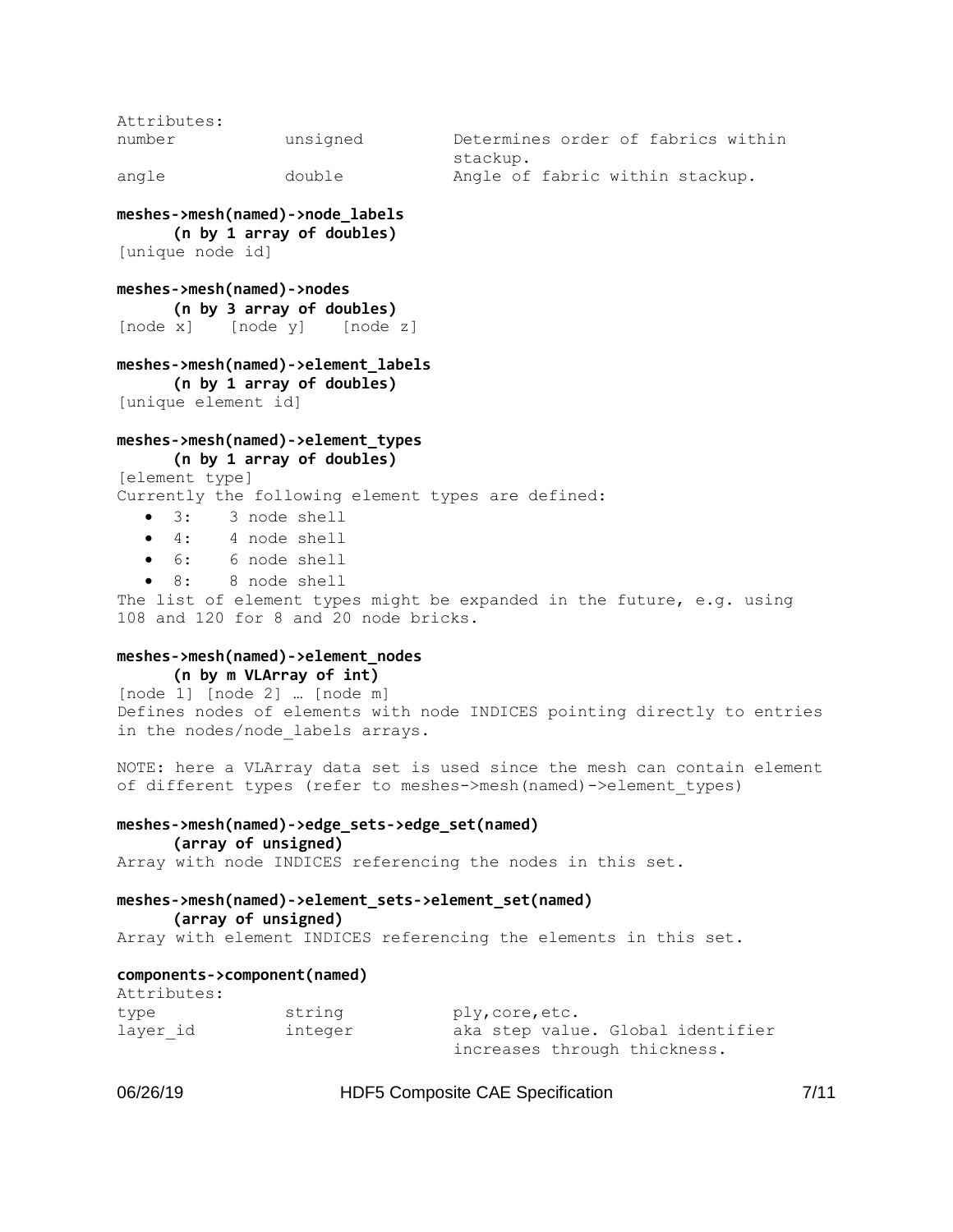orientation double nominal angle orientation of ply/core ribbon direction relative to direction vector mapping type string

NOTE: The mapping type is optional and will be detailed later. Since ACP allows to use multiple rosettes to define the reference direction within a ply, different mapping types (interpolation algorithms) are defined, such as "minimum distance", "minimum angle", etc.

### **components->component(named)->placement\_coord\_sys (4 by 3 array of double)**

[origin x] [origin y] [origin z] [dir1 x] [dir1 y] [dir1 z] [dir2 x] [dir2 y] [dir2 z] [normal x] [normal y] [normal z]

The placement coord sys is used for two things:

- The normal of the placement coordinate system is used to define the direction of the layup.
- The origin and dir1 are used to define the origin and the direction of the draping calculation

### **components->component(named)->material**

### **HRef**

Defines the ply material and refers to an object in "material data->fabrics" or "material data->stackups".

### **components->component(named)->element\_set**

#### **HRef**

Defines a link to an element set of a mesh and specifies the ply extent.

### **components->component(named)->data\_map**

### **HRef**

Defines a link to the data map of this component. The following restrictions and rules apply:

- If the data map contains a thickness, a "material" of type "material\_data->stackups" is not supported
- If "data\_map->thickness" is not defined the thickness is computed from "cured\_thickness" if material is a "fabric" or the sum of the "cured thickness" for all the "fabric" if material is a "material\_data->stackup"
- If matorient\_1\_angles is not present it set equal to "component- >orientation":
- If matorient\_2\_angles is not present it is computed as:

```
\degree Matorient 2 angles = matorient 1 angles + 90°
```
### **rosettes->rosette(named)**

attributes: mapping type string

### 06/26/19 **HDF5 Composite CAE Specification** 8/11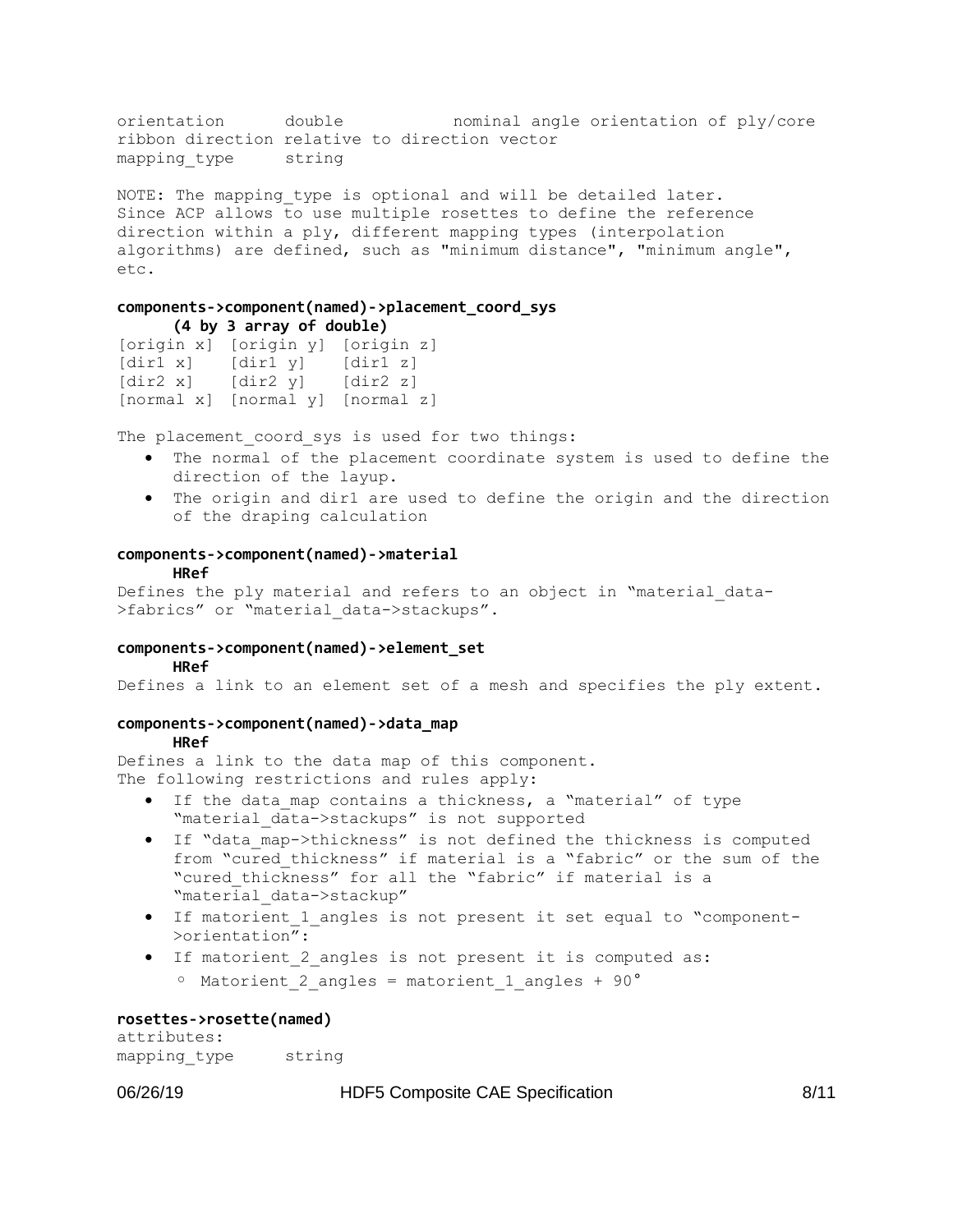NOTE: The possible values of the rosette mapping type are not yet specified. FiberSIM defines "translational", "standard", and "rotational" mapping types. ACP defines "parallel", "radial", "cylindrical" and "spherical" as standard rosette types. The exact definition of this attribute has been postponed, because this is optional information to exchange, which it is not needed to map the orientation field of the plies correctly.

### **rosettes->rosette(named)->coord\_sys (4 by 3 array of double)**

```
[origin x] [origin y] [origin z]
[dir1 x] [dir1 y] [dir1 z]
[dir2 x] [dir2 y] [dir2 z]
[normal x] [normal y] [normal z]
```
### **data\_maps->data\_map(named)->element\_set/node/node\_set**

Defines a link to an element set of a mesh or a link to an edge set of a mesh. This defines the positions where the orientations, thicknesses etc are given.

### **data\_maps->data\_map(named)->reference\_directions**

**(n by 3 array of double)** Defines the reference directions absolutely with direction vectors.

### **data\_maps->data\_map(named)->normal (***Optional)* **(n by 3 array of double)**

Defines the normal directions absolutely with direction vectors. If present they can be used to project the reference direction onto the plane defined by the normal.

### *data\_maps->data\_map(named)->matorient\_1\_angles (Optional)* **(n by 1 array of double)**

Defines the material orientation 1 angles with respect to the reference direction and the given normal.

### *data\_maps->data\_map(named)->matorient\_2\_angles* **(***Optional)*

### **(n by 1 array of double)**

Defines the material orientation 2 angles with respect to the reference direction and the given normal.

### **data\_maps->data\_map(named)->thicknesses (***Optional)*

**(n by 1 array of double)**

Defines position dependent thickness values.

### **component\_groups->component\_group(named)**

Component groups can be defined to store grouping information of components.

06/26/19 **HDF5 Composite CAE Specification** 9/11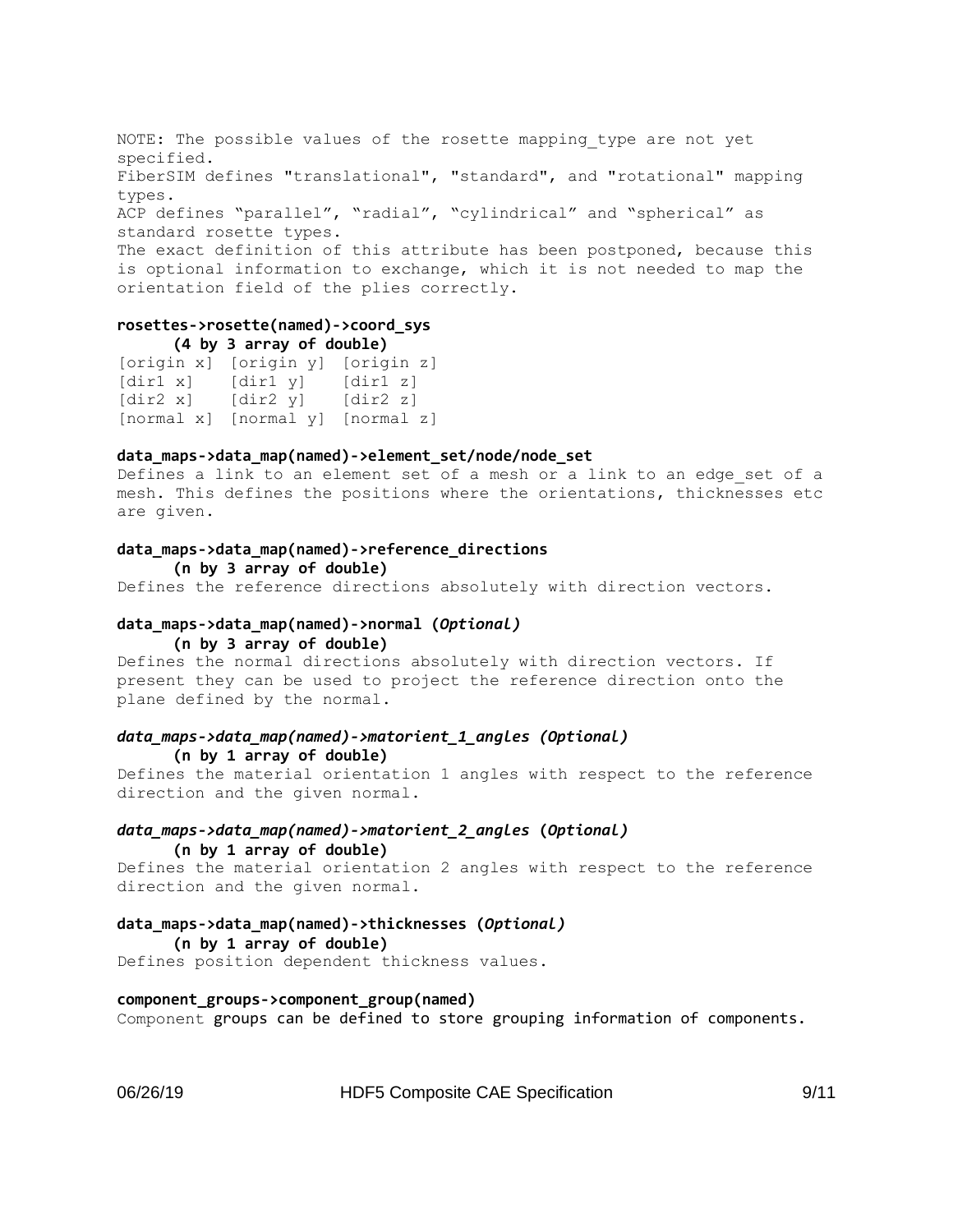# **Incomplete Items for Further Discussions in 2011**

Component boundaries, such as ply boundaries, will be assumed to derive from the element set associated with the component. Handling components that do not conform to element edges is deferred to a later version.

Geometry (embedded and reference to external) is deferred until later revision.

**geometries**

**geometries->embedded**

```
geometries->embedded->point(named) (array of 3 double) point coordinates
[point x]
[point y]
[point z]
```
### **geometries->embedded->curves**

polyline(named) (n by 3 array of double) polyline xyz [vertex x] [vertex y] [vertex z]

**geometries->embedded->faces->polyface(named)**

```
geometries->embedded->faces->polyface(named)->vertices
      (x by 3 array of double)
[vertex x] [vertex y] [vertex z]
[...]
```
### **geometries->embedded->faces->polyface(named)->connectivity (n by 3 array of int) triangle vertex connectivity** [vertex index 1] [vertex index 2] [vertex index 3] [...]

### **geometries->cad\_model**

attributes: type string catiav5, proe, iges, step ap203,.. file name string name of model file path string path (relative, absolute) to cad model

**geometries->cad\_model->reference(named) string** attributes type string curve,edge,etc.

**part hierarchy** notes: part hierarchy to be discussed.

06/26/19 HDF5 Composite CAE Specification 10/11